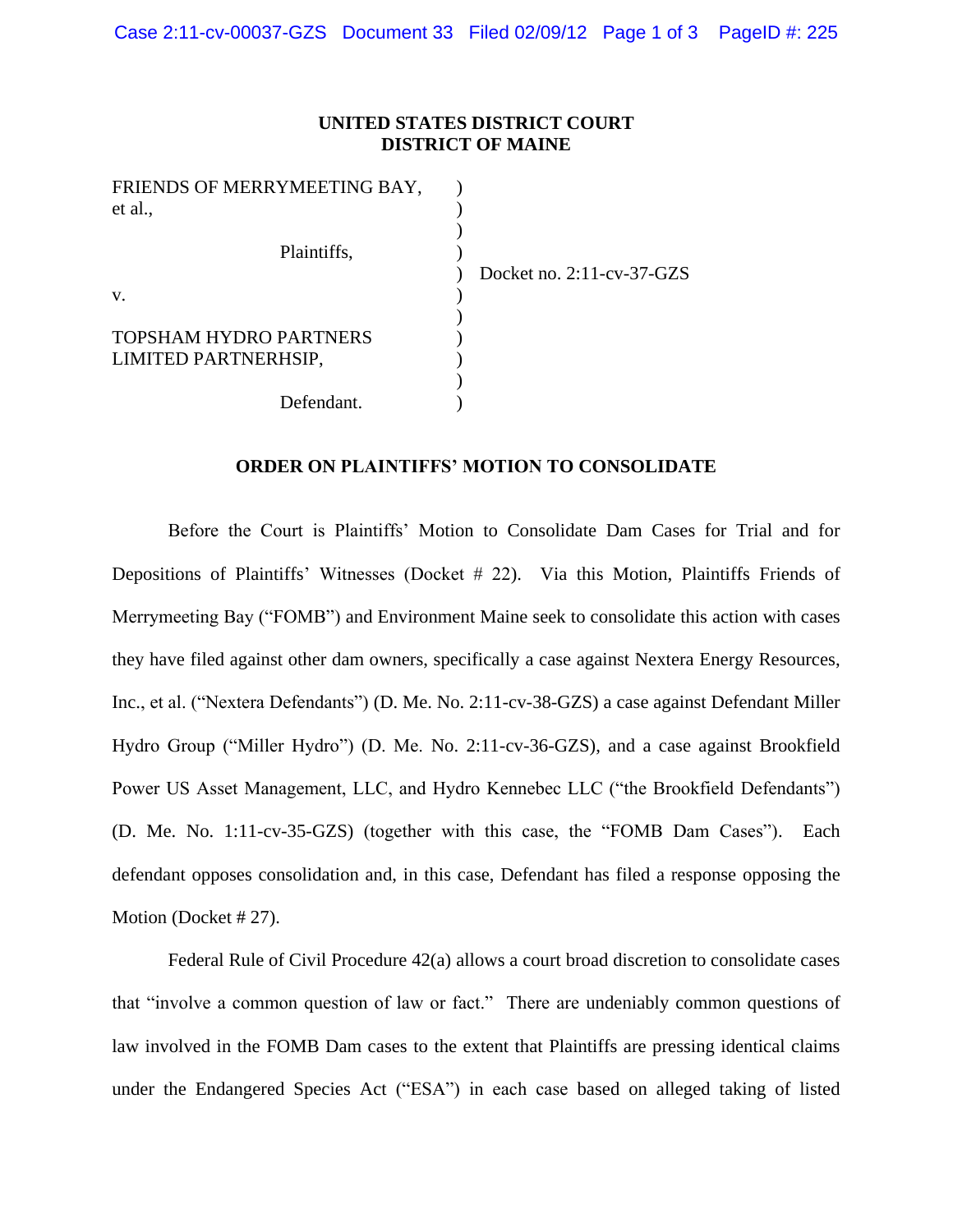Atlantic Salmon. While the Court has given due consideration to the benefits of consolidating these cases, in the Court's final assessment, consolidation is not appropriate at this time. On the record, there is significant variability in the facts of each case on a variety of issues including the rivers involved, the dams involved and their location, the regulatory history of each dam, and the ongoing regulatory proceedings involving the  $ESA<sup>1</sup>$ . In the Court's view, these factual differences make wholesale consolidation burdensome for Defendants and will not necessarily yield an efficient use of judicial resources.

In light of this assessment, Plaintiffs' request that the Court consolidate these cases for purposes of discovery and depositions is GRANTED IN PART AND DENIED IN PART. The Court notes that all four cases are on the same schedule under their respective scheduling orders. To the extent that Plaintiffs specifically seek the Court's approval to present their common witnesses for a consolidated deposition (as compared to four completely separate depositions), the Court GRANTS that request. In the Court's assessment, the parties can and should consolidate the depositions of common witnesses in order to minimize costs and maximize efficiency. Thus, the Court hereby ORDERS that counsel confer and attempt to reach agreement on the following: (1) a list of witnesses that qualify as common witnesses in all four cases; (2) the procedure to be utilized at the consolidated deposition of common witnesses, including the sequence of questioning, the amount of time each party shall have for asking questions, the handling of any joint objections; and (3) the process for complying with any and all confidentiality orders during the deposition. To the extent that the parties cannot reach agreement on the consolidation of a specific deposition or the procedures to be used at a specific deposition, they are free to request a conference before the magistrate judge in accordance with

 $\overline{a}$ 

<sup>&</sup>lt;sup>1</sup> Further evidence of the differing regulatory histories of each dam is seen in the pending Renewed Motion to Stay (Docket # 30) in this case, which the Court will decide by separate order once it is fully briefed.